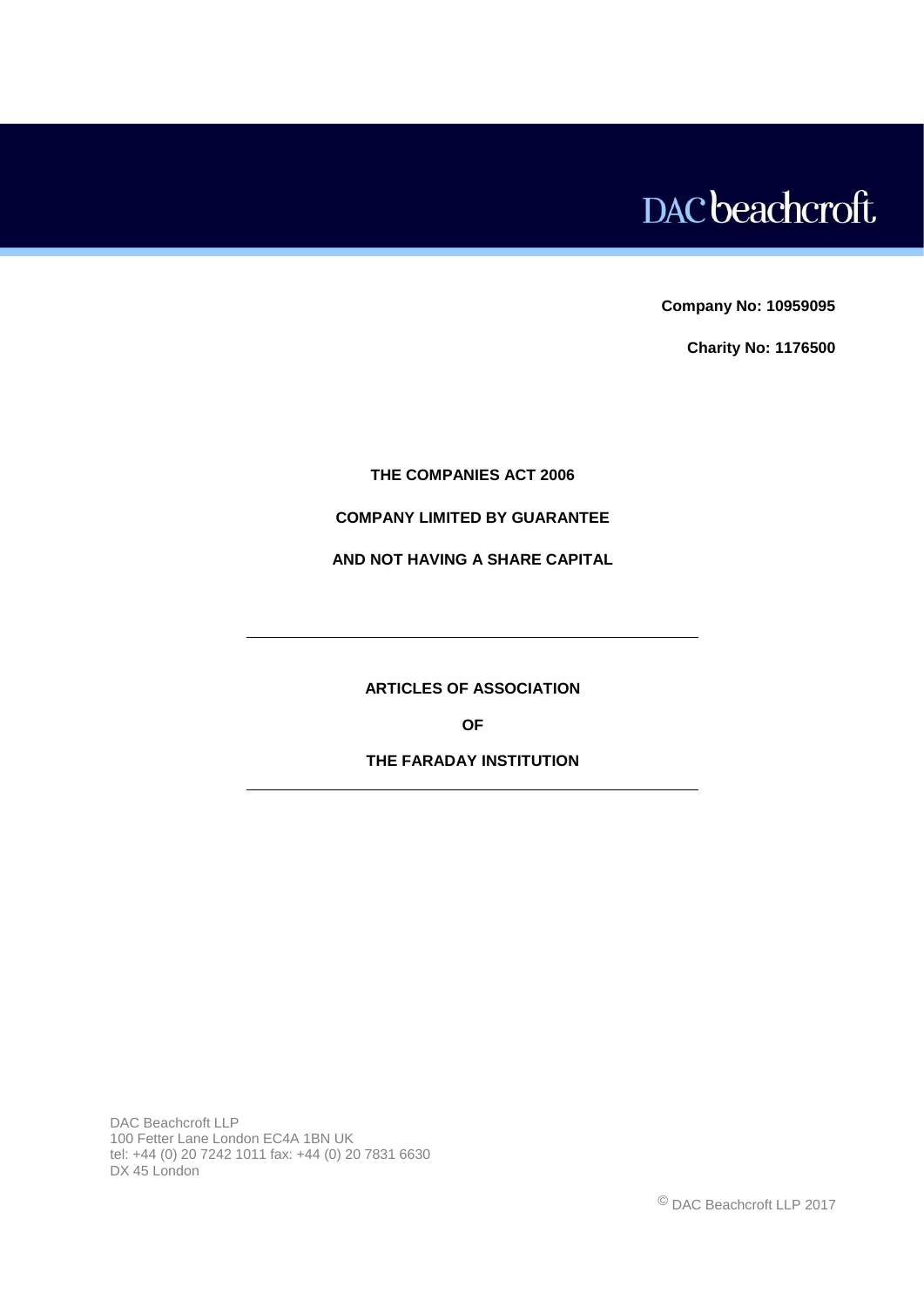#### **Companies Act 2006**

## **Company limited by guarantee**

#### **and not having a share capital**

# **Articles of Association**

**of**

#### **The Faraday Institution**

#### 1. **Name**

The name of the company is '**The Faraday Institution**'.

#### 2. **Registered office**

The registered office of the **Charity** will be in England and Wales.

#### <span id="page-1-0"></span>3. **Objects**

- 3.1 The **Objects** of the Charity are restricted to the advancement of science and education and the advancement of environmental protection or improvement for the public benefit by engaging in, encouraging, supporting and exploiting, by whatever means, high-quality research, and related training and policy advice, in energy capture, conversion and storage, with a view to securing outcomes which will add to scientific knowledge, deliver environmental benefits in terms of decarbonisation and improved air quality and benefit the life, health and well-being of humankind.
- 3.2 This **Article** [3](#page-1-0) may be amended by **special resolution** but only with the prior **written**  consent of **the Commission**.

#### 4. **Powers**

The Charity has the following powers, which may be exercised only in promoting the Objects: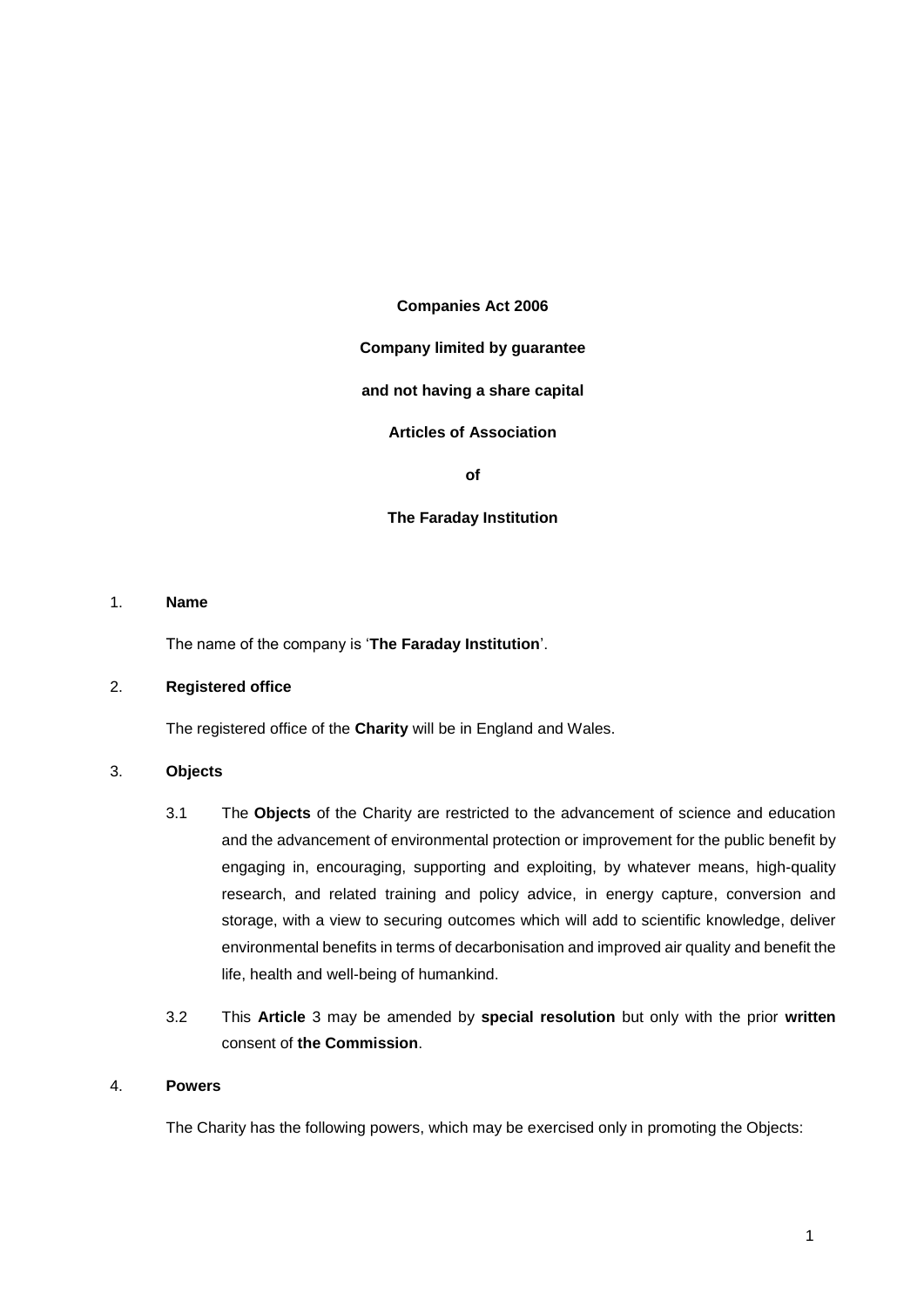- 4.1 to carry out, by itself or with others, and to grant funds or other assistance for research into any subject, matter or thing that may at any time be of relevance to the Objects;
- 4.2 to fund, invest in, carry out or support the development, dissemination, production, distribution or other use of the results of any research into any subject, matter or thing that may at any time be of relevance to the Objects;
- 4.3 to acquire, dispose of, deal in or exploit any research, whether or not research carried out or funded by the Charity, or the results of any other activity undertaken in pursuing the Objects;
- 4.4 to retain, acquire or protect ownership or any other rights in the results of any research or any other activity undertaken in pursuing the Objects and to acquire or grant licences and other rights of access to and use of any such rights and to assign or otherwise dispose of any such rights:
- 4.5 to seek to influence opinions, regulation, legislation or policies and to seek to ensure that members of the public, public bodies, policy makers and public institutions are wellinformed on questions relating to any research or any other activity undertaken in pursuing the Objects;
- 4.6 to establish and maintain scientific research units, centres or institutions that are wholly or partly devoted to any subject, matter or thing that may at any time be of relevance to the Objects;
- 4.7 to develop or promote the development of skills relating to any subject, matter or thing that may at any time be of relevance to the Objects;
- 4.8 to promote public education, understanding and awareness of, or interest in, any subject, matter or thing that may be of relevance to the Objects, including the performance and support of any activities that may improve such public education, understanding, awareness or interest;
- 4.9 to award prizes or other marks of distinction for innovative research into any subject, matter or thing that may at any time be of relevance to the Objects;
- 4.10 to fund posts at educational or research institutions and grants for research programmes or specific research projects at educational or research institutions;
- 4.11 to fund any equipment, infrastructure, facilities, buildings or materials necessary or desirable in connection with the activities covered by the Objects or any other subject, matter or thing that may at any time be of relevance to the Objects;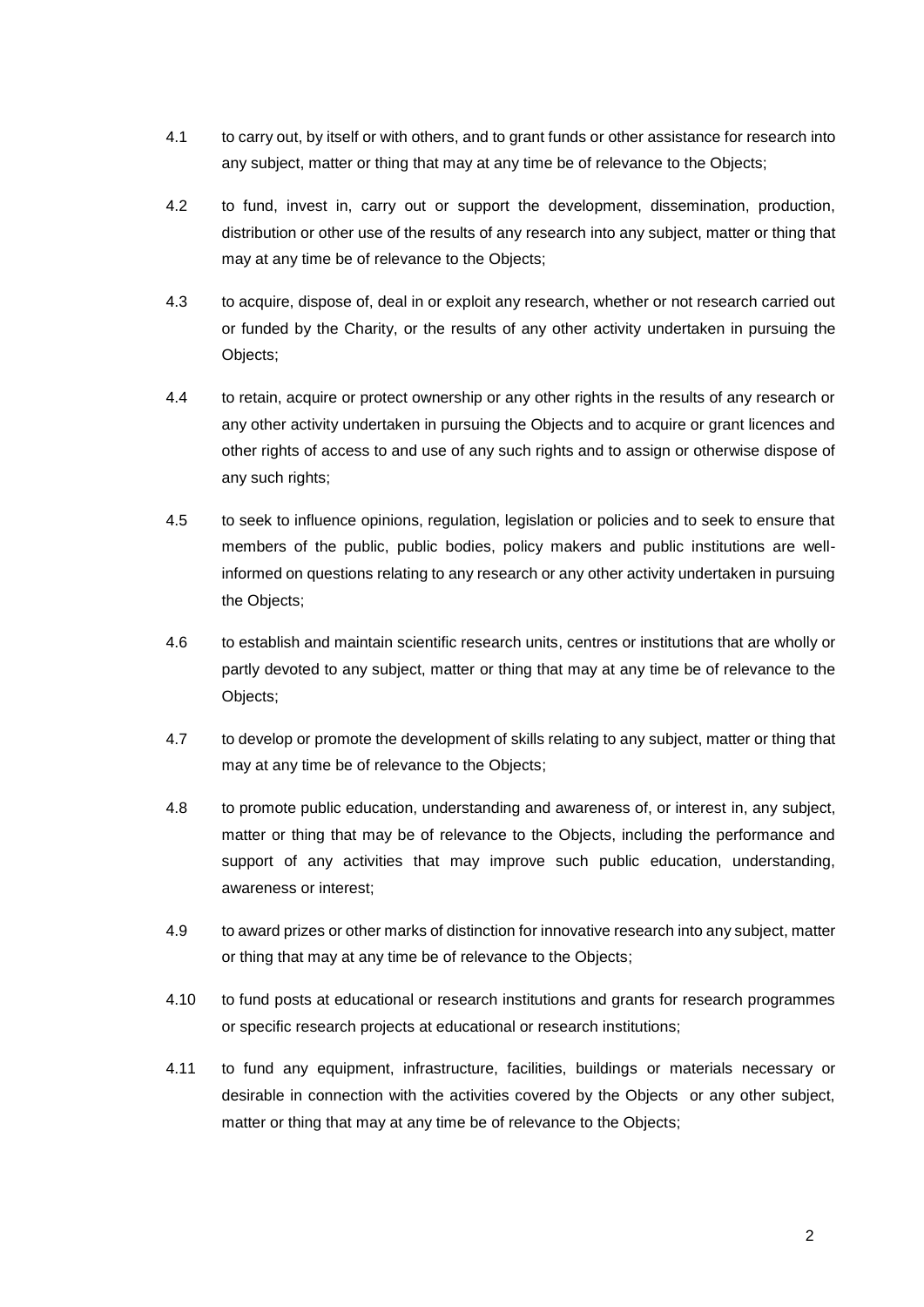- 4.12 to award grants to research scientists, teachers, students and others to enable them to perform or attend seminars, conferences, lectures, courses and meetings relating to any activity covered by the Objects or any other subject, matter or thing that may at any time be of relevance to the Objects;
- 4.13 to promote, arrange, organise and conduct (either alone or with others) seminars, conferences, lectures, courses and meetings relating to any activity covered by the Objects or any other subject, matter or thing that may at any time be of relevance to the Objects;
- 4.14 to promote and encourage a multi-disciplinary approach to research projects relevant to any activity covered by the Objects or any other subject, matter of thing that may at any time be of relevance to the Objects;
- 4.15 to publish or procure the publication or dissemination of all or any part of the results of any research;
- 4.16 to exploit or promote, arrange or participate in the exploitation of research outcomes relating to any subject, matter or thing that may at any time be of relevance to the Objects with a view to meeting the needs of users and beneficiaries, including industry;
- 4.17 to consult, advise, co-operate with or assist others;
- 4.18 to support, administer or establish other charities or other organisations;
- 4.19 to accept grants and gifts and to raise funds (but not by means of **Taxable Trading**);
- 4.20 to borrow money;
- 4.21 to give security for loans or other obligations (but only in accordance with the restrictions imposed by **the Charities Act**);
- 4.22 to acquire, hire or charge property and/or any interest in, or relating to, land of such kind and on such terms and to appoint such advisers, surveyors, managers and builders and other advisers and contractors on such terms as the Trustees shall determine;
- 4.23 to let, license or dispose of any interest in property of any kind (but only in accordance with the restrictions imposed by the Charities Act);
- 4.24 to set aside funds for special purposes or as reserves against future expenditure;
- 4.25 to deposit or invest its funds in any manner as may be thought fit and, in that regard, to take advice from such persons (including where appropriate from a **Financial Expert)** as the Trustees consider necessary;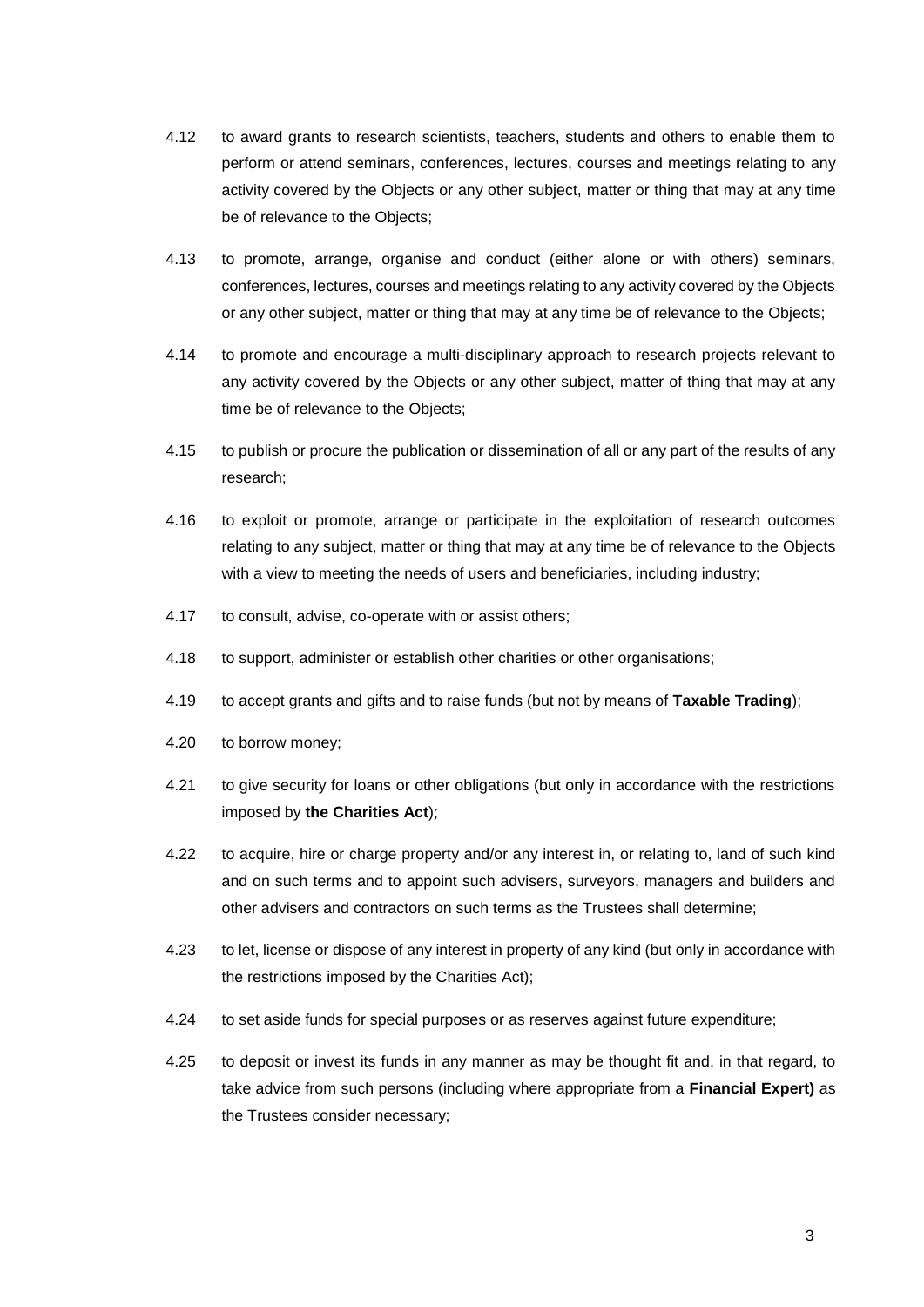- 4.26 to appoint discretionary or advisory investment managers to manage investments in accordance with a written investment policy and subject to regular reviews;
- 4.27 to arrange for investments or other property of the Charity to be held in the name of a **nominee company** acting under the direction of the Trustees or of a Financial Expert acting under their instructions, and to pay any reasonable fee required;
- 4.28 to deposit documents and physical assets with any company as **Custodian**, and to pay any reasonable fee required;

#### 4.29 to make **Social Impact Investments**;

- 4.30 to insure the property of the Charity (including, for the avoidance of doubt, any property not owned by the Charity but under its control) against any foreseeable risk and to take out other insurance policies to protect the Charity when required;
- 4.31 subject to Article 13.3, to employ or otherwise contract for the services of agents, staff or advisers (upon such terms and conditions as may be thought fit) and, subject to Article 13, to remunerate any person, firm or company rendering services to the Charity and provide and contribute to pension and other death-in-service or other benefits for employees and former employees of the Charity and their dependants;
- 4.32 to acquire and take over to such an extent as may be thought fit (and permitted by law) the assets, liabilities and undertakings of any person or body whatsoever;
- 4.33 to provide goods, services or other assistance or support;
- 4.34 to act as trustee of **charitable** trusts jointly with one or more other trustees or, where it may legally do so, as sole trustee;
- 4.35 to enter into any funding or other arrangement with any government authority, research council or other authority;
- 4.36 to guarantee the performance of the contracts or obligations of any person or organisation and to give any warranties, indemnities, guarantees or undertakings on account of any covenants, promises, pledges, assurances or trusts that might be undertaken by the Charity or in connection with any agreement or arrangement whatsoever, whether or not the Charity is a party to the same;
- 4.37 subject to the provisions of **the Companies Act**, but without prejudice to any indemnity to which the person concerned may otherwise be entitled, to indemnify every Trustee or other officer of the Charity (other than any person engaged by the Charity as auditor) to the extent permitted by the Companies Act and to pay for **indemnity insurance** for the Trustees and other officers;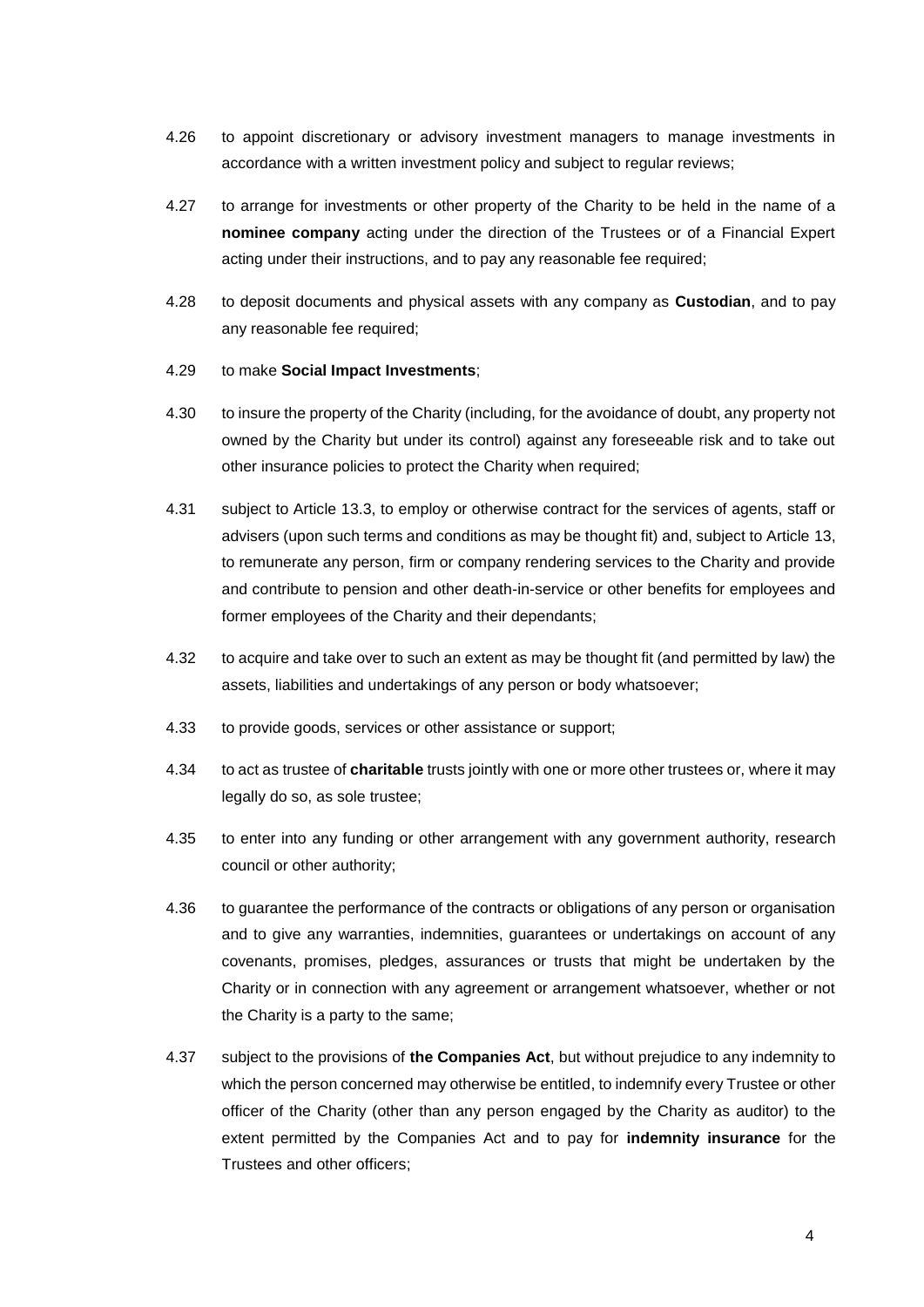- 4.38 to establish or acquire subsidiary companies (whether or not wholly owned by the Charity);
- 4.39 to amalgamate with any other bodies that are charitable and have objects similar to the Objects and that restrict the payment of any dividend or profit to, and the distribution of assets amongst, their members at least to the same extent as such payments are restricted under these Articles;
- 4.40 to pay out of the funds of the Charity the costs of and incidental to the formation and registration of the Charity; and
- 4.41 to do anything else within the law which promotes or helps to promote the Objects.

## 5. **The Trustees**

- 5.1 The Trustees as **charity trustees** have control of the Charity and its property and funds, including its funding of **Research Projects**.
- 5.2 The two subscribers to the **Memorandum** (being the first **Members**) are also the first **Trustees**
- 5.3 The Trustees shall consist of no more than fifteen persons who being individuals are over the age of 18, all of whom must support the Objects and have signed a written declaration of willingness to act as a charity trustee of the Charity.
- 5.4 The Trustees shall be appointed by the Trustees.
- 5.5 In making such appointments, the Trustees are to have regard to the desirability of promoting diversity amongst the Trustees in terms of age, gender, ethnicity and disability and in terms of achieving an appropriate balance between academia and industry. Notwithstanding this requirement, no appointment may be challenged on grounds of imbalance.
- 5.6 The Trustees are appointed by the Trustees for a term of up to three **years**.
- <span id="page-5-0"></span>5.7 An outgoing Trustee may be re-appointed under Article 5.4, but no individual may serve as a Trustee for more than 10 years in total unless the Trustees consider there to be exceptional circumstances which justify a longer term.
- 5.8 A Trustee's term of office as such automatically terminates if he/she:
	- (a) is disqualified under the Charities Act from acting as a charity trustee;
	- (b) is incapable, whether mentally or physically, of managing his/her own affairs;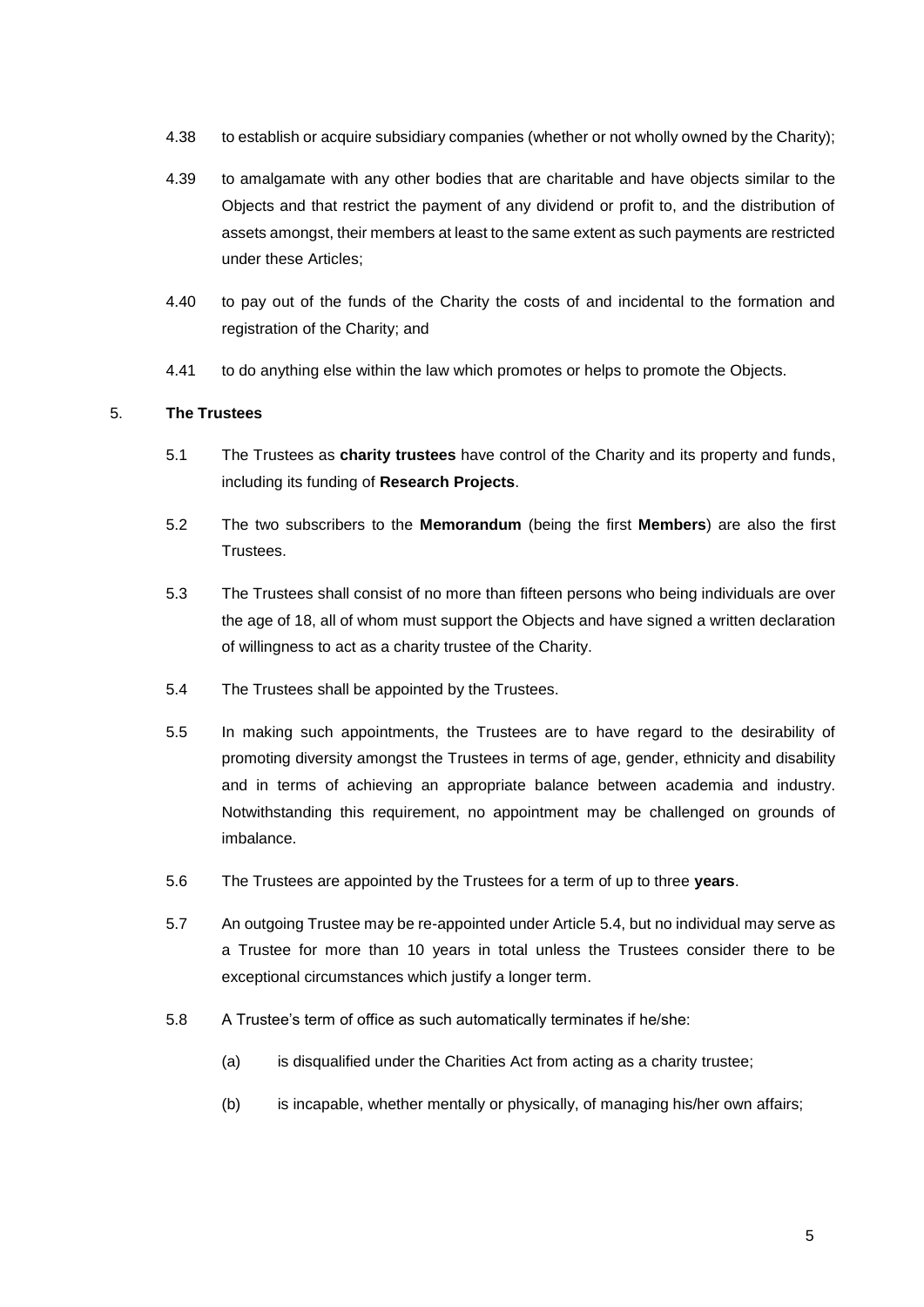- (c) is absent without permission, whether given in advance or subsequently, from three consecutive meetings of the Trustees;
- (d) resigns by written notice to the Trustees (but only if at least six Trustees will remain in office); or
- (e) is removed by the Members pursuant to the provisions of the Companies Act.

# 6. **Trustees' proceedings**

- 6.1 The minimum number of meetings of the Trustees to be held each year shall be fixed from time to time by the Trustees and unless so fixed is three.
- 6.2 A quorum at a meeting of the Trustees may be fixed from time to time by the Trustees and unless so fixed shall be five Trustees.
- 6.3 A Trustee may attend a meeting of the Trustees either in person or by suitable **Electronic Means** in which all participants may communicate with all the other participants.
- 6.4 The **Chair** or (if the Chair is unable or unwilling to do so), the **Vice-Chair** or (if the Vice-Chair is unable or unwilling to do do) some other Trustee chosen by the Trustees present presides at each meeting.
- 6.5 The Chair and the Vice-Chair shall each be elected from among the Trustees for a term not exceeding three years, and may be re-elected for further such terms but subject always to Article [5.7.](#page-5-0) The first Chair is Peter Littlewood FRS and the first Vice-Chair is Stephen Heidari-Robinson.
- 6.6 Any issue may be determined by a simple majority of the votes cast at a meeting, but a resolution in writing agreed by all the Trustees (other than any **Conflicted Trustee** who has not been authorised to vote) is as valid as a resolution passed at a meeting. For this purpose, the resolution may be contained in more than one document.
- 6.7 Every Trustee has one vote on each issue. In the case of an equality of votes, the person who is chairing the meeting will have a second or casting vote.
- 6.8 A procedural defect of which the Trustees are unaware at the time does not invalidate decisions taken at a Trustees' meeting (including, but not limited to, a technical defect in relation to the appointment of a Trustee or the service of any notice).

## 7. **Trustees' powers**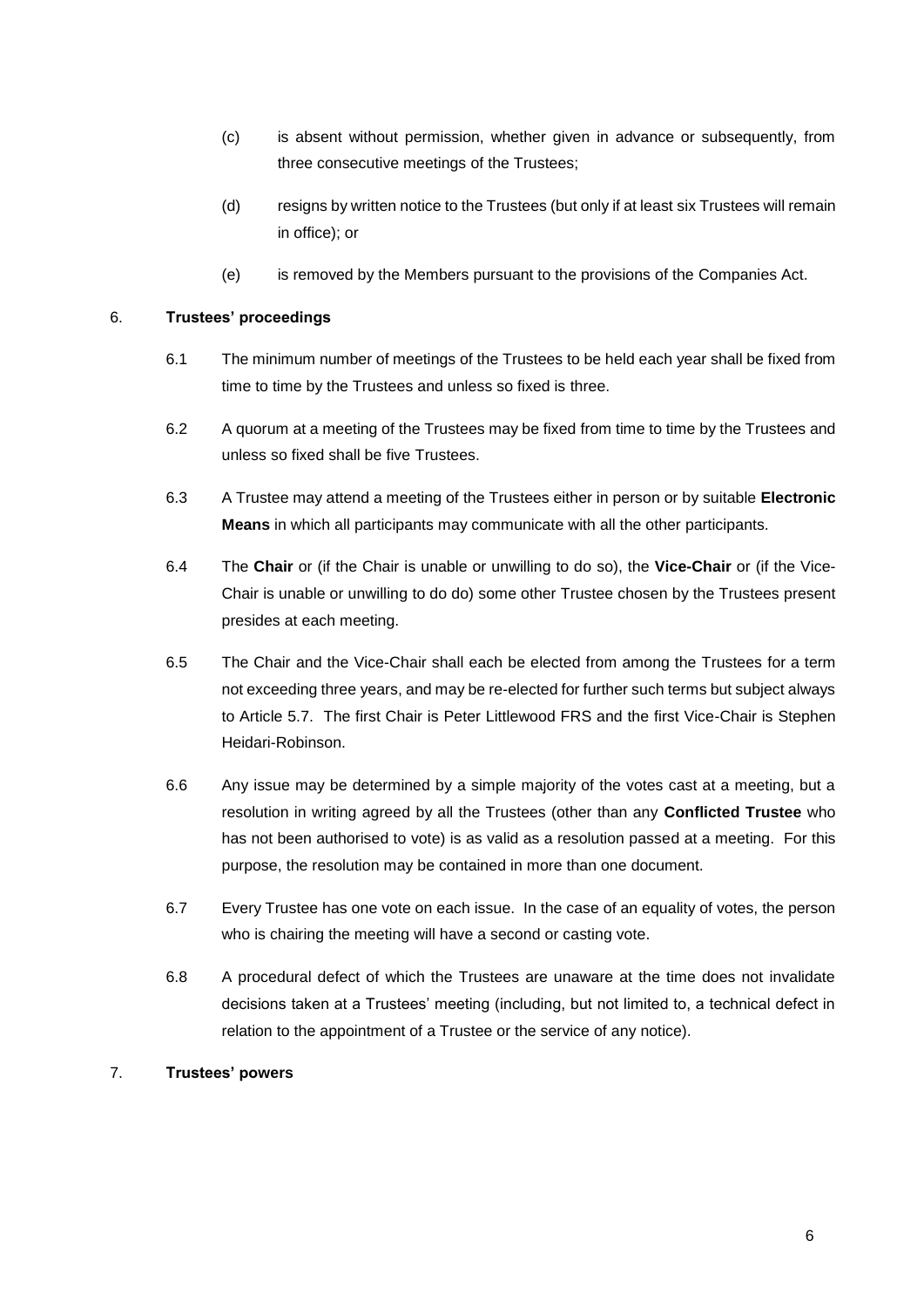- 7.1 Subject to the provisions of these Articles and the Companies Act, the Trustees may regulate their proceedings as they think fit. Any two Trustees may call a meeting of the Trustees.
- 7.2 The Trustees have the following powers in the administration of the Charity in their capacity as Trustees:
	- (a) to admit or remove Members;
	- (b) to appoint and remove the Chair and the Vice-Chair from among their number;
	- (c) to appoint and remove the **Chief Executive Officer**, the **Chief Financial Officer** and the **Secretary** (if any);
	- (d) to appoint and remove members of the **Expert Panel**, including its chair who may also be known as the Chief Scientist and who may attend (but not vote at) meetings of the Trustees at the invitation of the Chair;
	- (e) to delegate any of their functions to committees, provided that the Trustees shall exercise reasonable supervision over any committee;
	- (f) to make standing orders, rules and/or regulations consistent with the constitution and the Companies Act to govern proceedings at meetings, the administration of the Charity and the use of its seal; and
	- (g) to exercise in their capacity as Trustees any powers of the Charity.

## 8. **Chief Executive Officer and Chief Financial Officer**

- 8.1 The Chief Executive Officer and the Chief Financial Officer are each appointed by the Trustees for such term, at such remuneration and upon such conditions as the Trustees think fit and any Chief Executive Officer and Chief Financial Officer so appointed may be removed by the Trustees.
- 8.2 The Chief Executive Officer and the Chief Financial Officer are each entitled to receive notice of all meetings of the Trustees (and of committees) and to attend and speak at such meetings, but not vote.
- 8.3 The Chief Executive Officer is responsible to the Trustees for the day-to-day management of the Charity, including the appointment of its staff.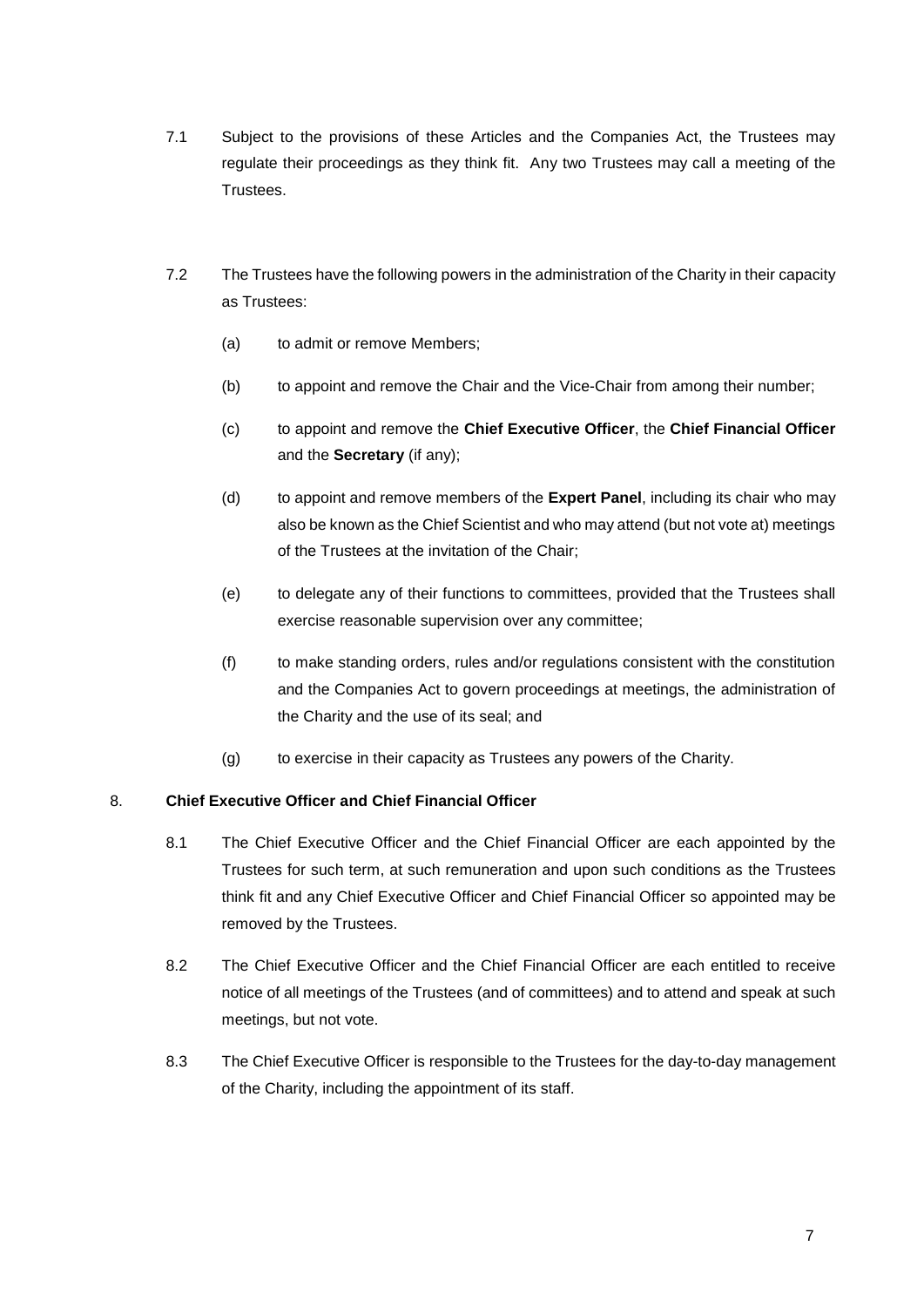8.4 The Chief Financial Officer is responsible to the Trustees for managing the financial risks of the Charity, for financial planning and for financial reporting to the Chief Executive Officer and the Trustees.

## 9. **Secretary**

The Charity may, but is not required to, have a Secretary. Any such Secretary will be appointed by the Trustees for such term, at such remuneration and upon such conditions as the Trustees think fit and any Secretary so appointed may be removed by the Trustees. A Secretary may be, but does not have to be, the Chief Financial Officer.

#### 10. **Committees**

- 10.1 The Trustees may establish a committee or committees comprising such persons as they shall think fit.
- 10.2 The proceedings and powers of committees established by the Trustees shall be governed by such rules as the Trustees may from time to time prescribe.
- 10.3 Whenever the membership of a committee includes Trustees, no meeting of such committee shall be quorate unless at least one Trustee is present.
- 10.4 All proceedings of committees must be reported promptly to the Trustees.
- 10.5 The Trustees may not delegate any of the following matters to a committee:
	- (a) the approval of the annual estimates of income and expenditure;
	- (b) the approval of the annual business plan and the key objectives of the Charity;
	- (c) the approval of annual accounts and reports of the Charity;
	- (d) ensuring the solvency of the Charity and the safeguarding of its assets; and
	- (e) ensuring the continued charitable status of the Charity.

## 11. **Observers**

The Engineering and Physical Sciences Research Council (or its successor) is entitled to receive notice of and to appoint two observers to attend all meetings of the Trustees (and of committees). The name of each such observer must be notified to the Charity in advance of the meeting.

#### 12. **Expert Panel**

12.1 The members of the Expert Panel (including its chair) are appointed by the Trustees upon such terms and for such duration as the Trustees think fit and the Trustees may remove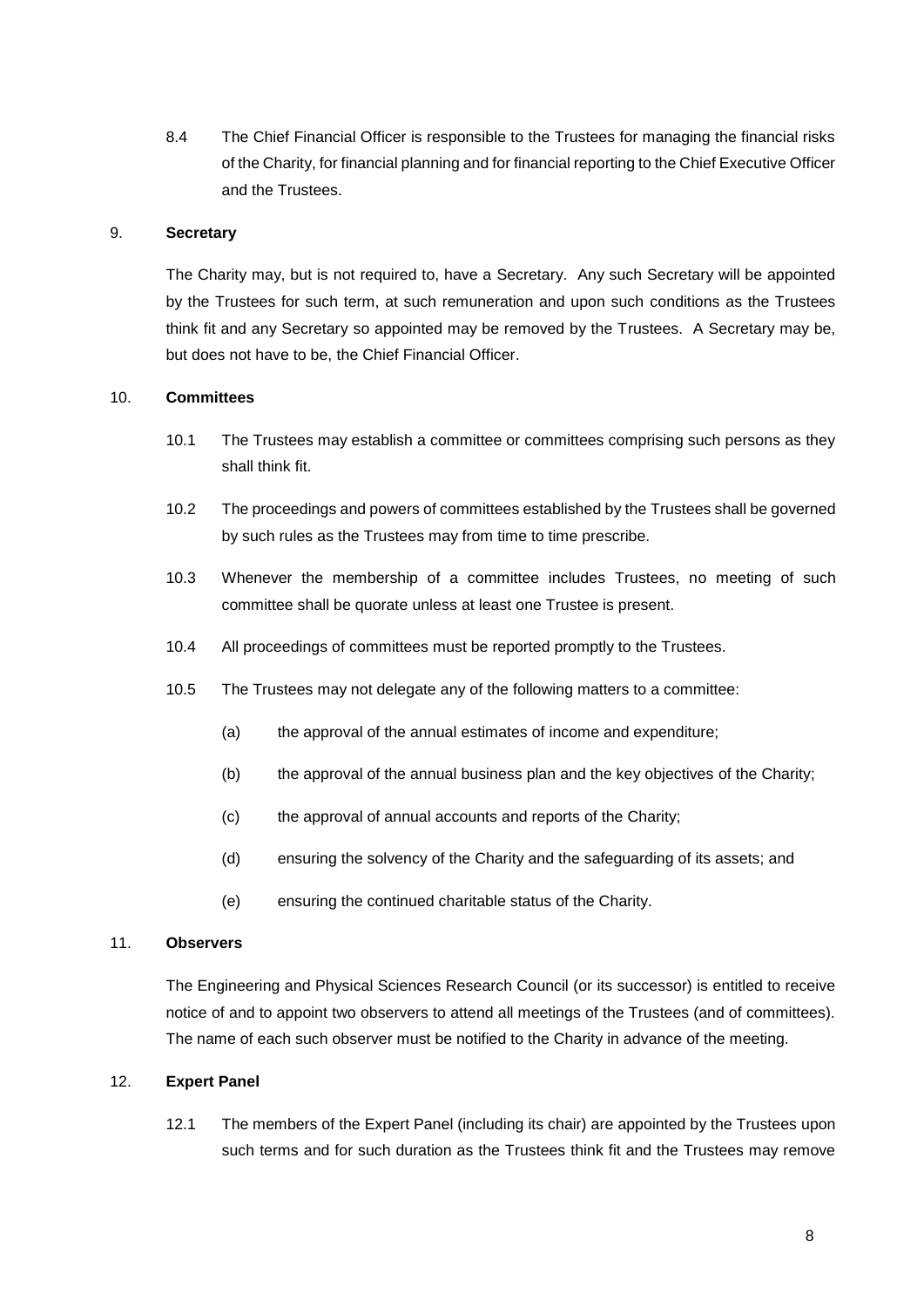any member of the Expert Panel at any time. The first chair of the Expert Panel is Peter Bruce FRS.

- 12.2 In making appointments to the Expert Panel, the Trustees will seek to bring together the best scientists and practitioners from academia, industry and other relevant sectors and thereby establish a strong knowledge base in energy capture, conversion and storage to help drive the Charity's activities.
- 12.3 The role of the Expert Panel will be:
	- (a) to advise the Trustees and the Chief Executive Officer on the science, technology and policy of energy capture, conversion and storage;
	- (b) to use its combined knowledge to translate the high level requirements of industry into specific research topics and tension these with input from wider stakeholders in academia and industry;
	- (c) to draft calls for Research Projects from the community to address these challenges and further the Objects;
	- (d) to advise the Trustees and the Chief Executive Officer on the assessment and shaping of proposals for Research Projects;
	- (e) to propose long-range Research Projects that are beyond the investment horizon of industry, but which could deliver transformational benefits;
	- (f) to assign one of its members to each Research Project to co-advise the project leader alongside the principal investigator, such member to have no other connection with the Research Project in question;
	- (g) to review the progress of Research Projects (using external experts where necessary) and to advise the Trustees on the allocation and reallocation of resources; and
	- (h) to mentor a new generation of researchers at all levels from PhDs to midcareer academics.
- 12.4 Subject to **Article 12.5 and to** any **further** requirements laid down from time to time by the Trustees, the Expert Panel may regulate their proceedings as they think fit.
- 12.5 The Chief Executive Officer and the chair of the Expert Panel, working together, will be responsible for leading the Charity's research programme, drawing upon the advice of the Expert Panel as a whole. The Chief Executive Officer has executive responsibility for decisions under the direction of the Trustees.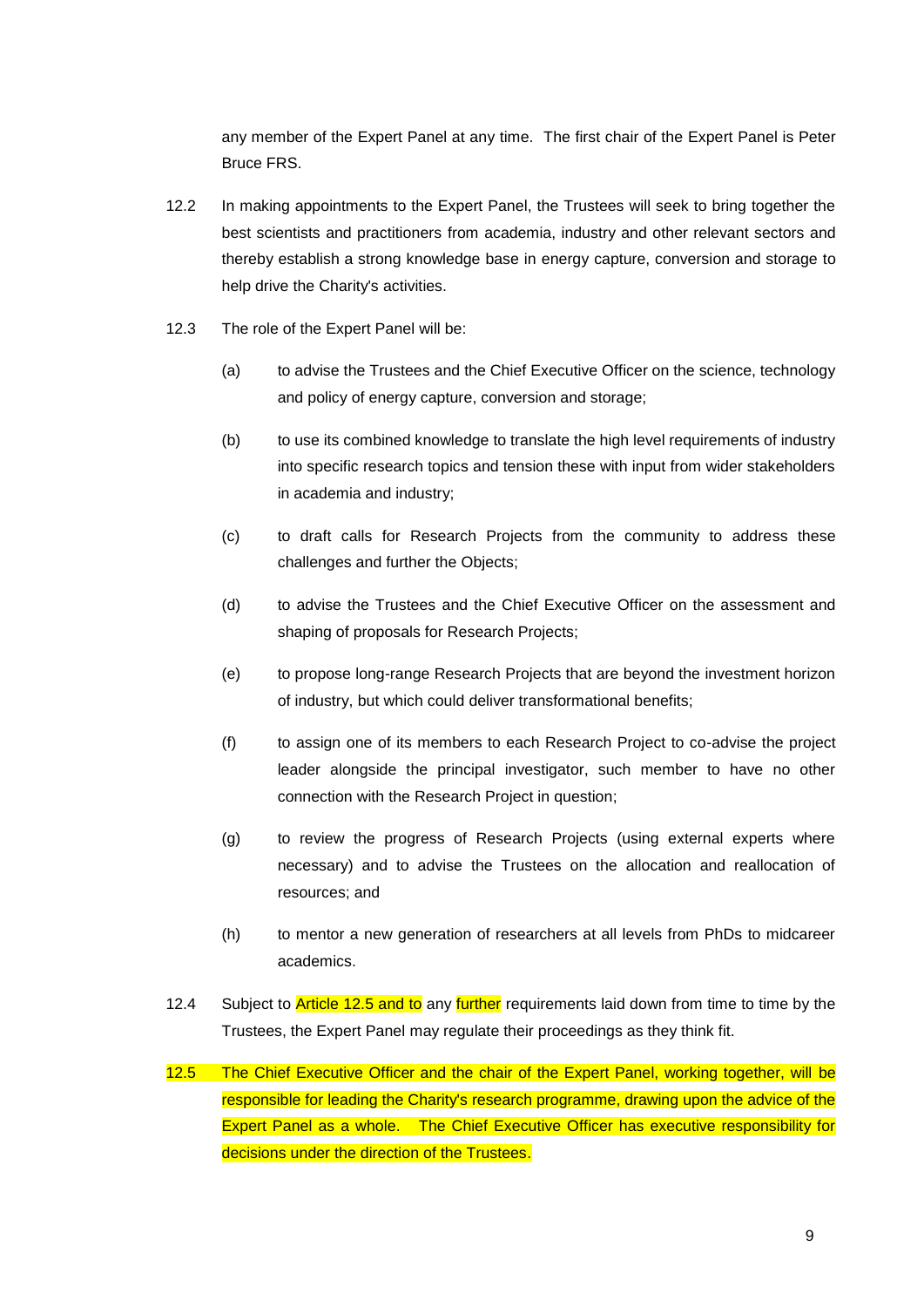## 13. **Benefits and conflicts**

- 13.1 The property and funds of the Charity must be used only for promoting the Objects and do not belong to the Members but, subject to compliance with Article 13.4:
	- (a) Members and **Connected Persons** may be paid interest at a reasonable rate on money lent to the Charity;
	- (b) Members and Connected Persons may be paid a reasonable rent or hiring fee for property let or hired to the Charity; and
	- (c) Members and Connected Persons may receive charitable benefits on the same terms as any other person.
- 13.2 A Trustee or Connected Person must not receive any payment of money or other **material benefit** (whether directly or indirectly) from the Charity except:
	- (a) as mentioned in Articles 13.1, 13.3, 13.4, 13.5, 13.6 and/or 13.7;
	- (b) reimbursement of reasonable out-of-pocket expenses (including hotel and travel costs) actually incurred in running the Charity;
	- (c) the benefit of indemnity insurance as permitted by the Charities Act;
	- (d) an indemnity in respect of any liabilities properly incurred in running the Charity (including the costs of a successful defence to criminal proceedings).
- 13.3 A Trustee or Connected Person may receive a material benefit from the Charity in the capacity as a beneficiary of the Charity provided that fewer than half of the Trustees benefit in this way in any **financial year**.
- 13.4 A Trustee or Connected Person may enter into a written contract with the Charity to supply goods or services in return for a payment or other material benefit, but only if:
	- (a) the goods or services are actually required by the Charity, and the Trustees decide that it is in the best interests of the Charity to enter into such a contract;
	- (b) the nature and level of the consideration is no more than is reasonable in relation to the value of the goods or services; and
	- (c) fewer than half of the Trustees are subject to such a contract in any financial year.
- 13.5 A Trustee or Connected Person may be employed under a contract of employment with the Charity, and may receive reasonable remuneration in respect of his or her employment by the Charity, provided that: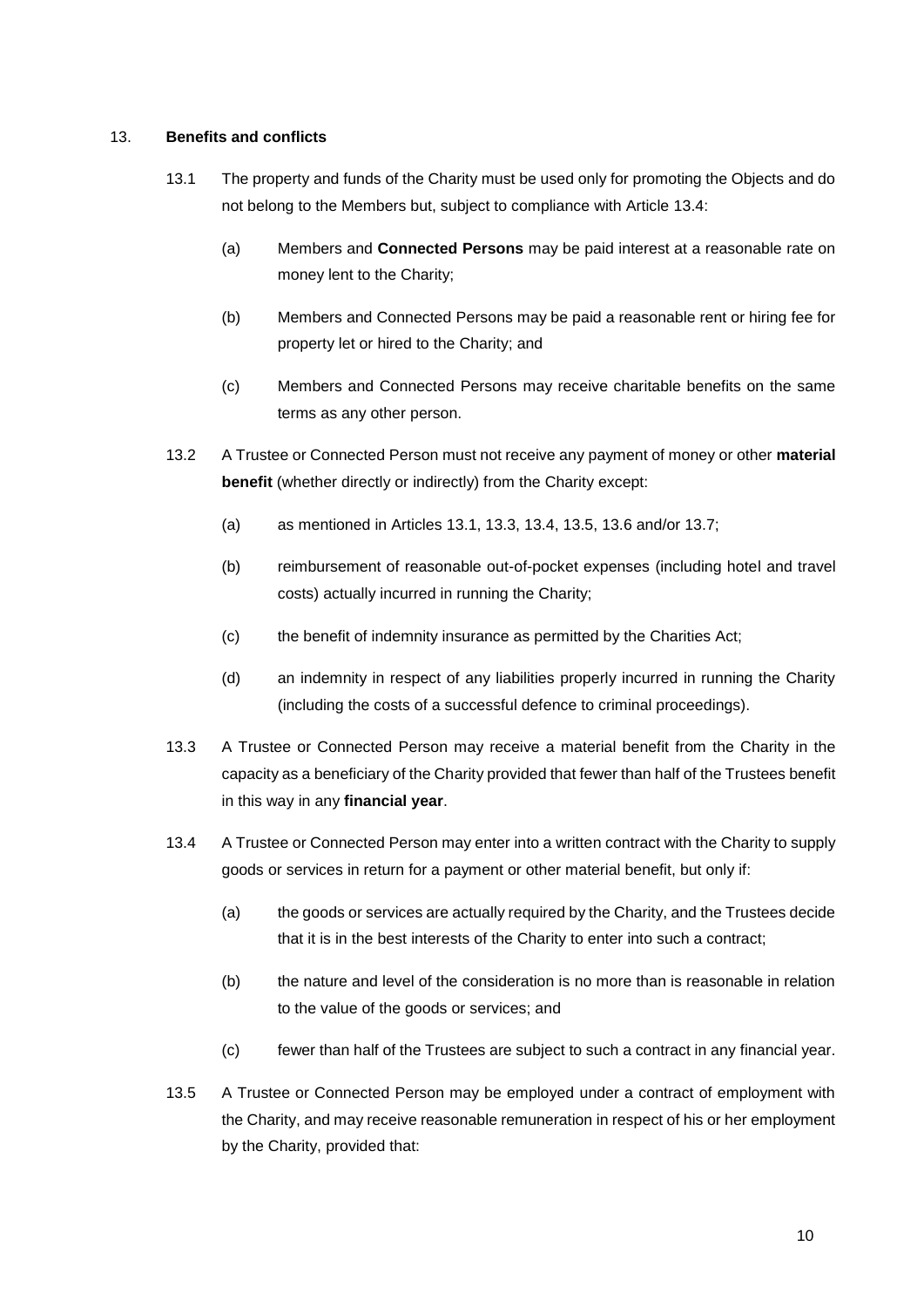- (a) the contract of employment is not for the services of acting as a Trustee;
- (b) before employing a Trustee, the Trustees decide they are satisfied that it would be in the best interests of the Charity for the Trustee in question to be so employed; and
- (c) fewer than half of the Trustees are subject to such a contract in any financial year.
- 13.6 A Trustee or Connected Person may receive interest on money lent to the Charity at a reasonable and proper rate of interest which must not be more than the Bank of England bank rate.
- 13.7 A Trustee or Connected Person may receive rent for premises let by the Trustee or Connected Person to the Charity, provided that the terms of the lease, including the rent payable, are reasonable and proper.
- 13.8 Subject to Article 13.9, any Trustee who becomes a **Conflicted Trustee** in relation to any matter, including those matters specified in Articles 13.3, 13.4, 13.5, 13.6 and 13.7, must:
	- (a) declare the nature and extent of his/her interest before discussion begins on the matter;
	- (b) withdraw from the meeting for that item after providing any information requested by the Trustees;
	- (c) not be counted in the quorum for that part of the meeting; and
	- (d) be absent during the vote and have no vote on the matter.
- 13.9 When any Trustee is a Conflicted Trustee, the Trustees who are not Conflicted Trustees, if they form a quorum without counting the Conflicted Trustee and are satisfied that it is in the best interests of the Charity to do so, may by resolution passed in the absence of the Conflicted Trustee authorise the Conflicted Trustee, notwithstanding any conflict of interest or duty which has arisen or may arise for the Conflicted Trustee, to:
	- (a) continue to participate in discussions leading to the making of a decision but not to vote;
	- (b) disclose to a third party information confidential to the Charity;
	- (c) take any other action not otherwise authorised which does not involve the receipt by the Conflicted Trustee or a Connected Person of any payment or material benefit from the Charity; or
	- (d) refrain from taking any step required to remove the conflict.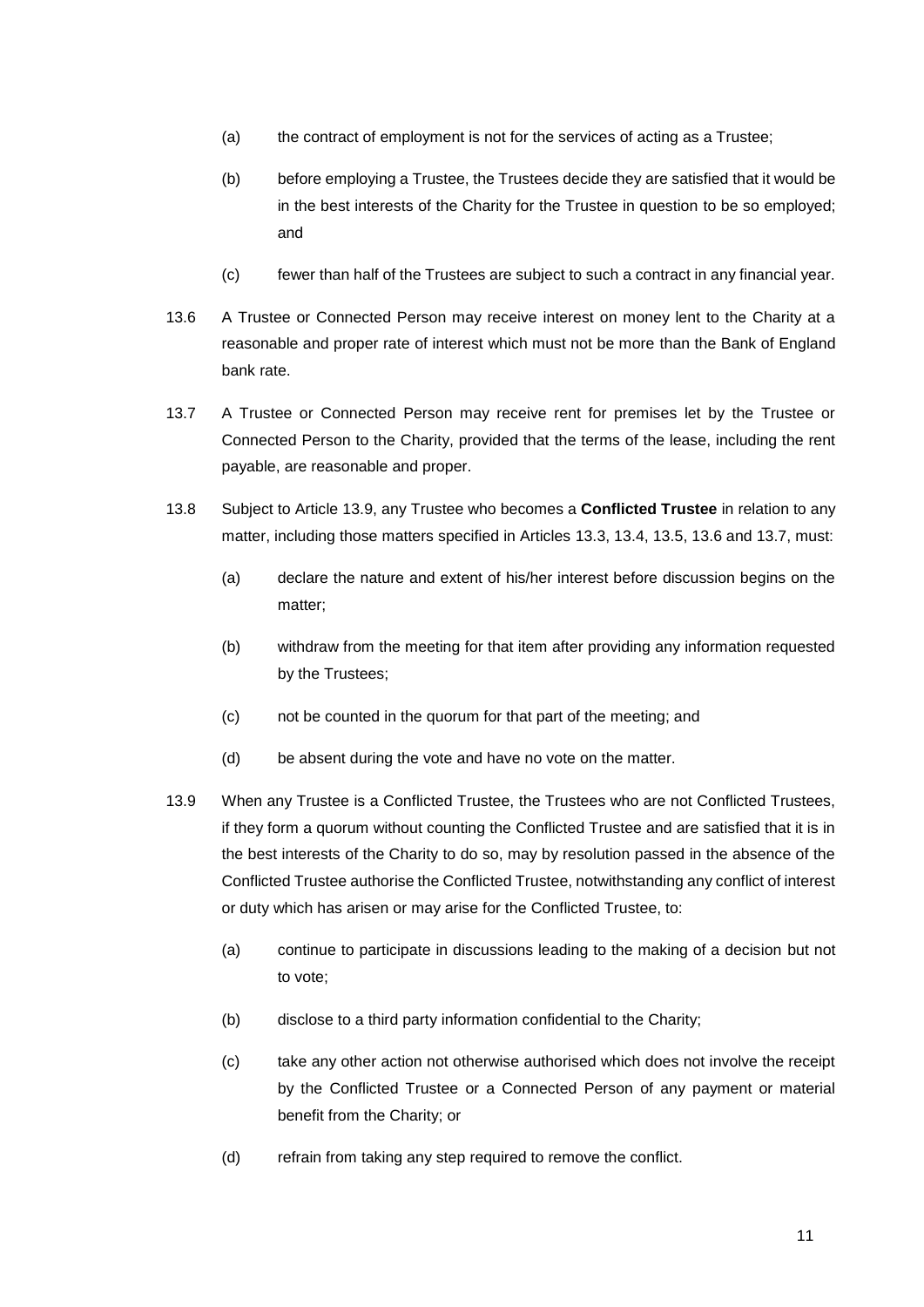13.10 This Article 13 may be amended by special resolution but, where the result would be to permit any material benefit to a Trustee or Connected Person beyond those specified above, only with the prior written consent of the Commission.

#### 14. **Records and accounts**

- 14.1 The Trustees must comply with the requirements of the Companies Act and of the Charities Act as to keeping records, the audit or independent examination of accounts and the preparation and transmission to the Registrar of Companies and the Commission of information required by law including:
	- (a) annual returns;
	- (b) annual reports; and
	- (c) annual statements of account.
- 14.2 The Trustees must also keep records of:
	- (a) all proceedings at meetings of the Trustees;
	- (b) all resolutions in writing; and
	- (c) all reports of committees.
- 14.3 Accounting records relating to the Charity must be made available for inspection by any Trustee at any time during normal office hours.
- 14.4 A copy of the Charity's constitution and latest available statement of account must be supplied on request to any Trustee. Copies of the latest accounts must also be supplied in accordance with the Charities Act to any other person who makes a written request and pays the Charity's reasonable costs.

## 15. **Membership**

- 15.1 The Charity must maintain a register of Members.
- 15.2 The two subscribers to the Memorandum are the first Members.
- 15.3 The Charity shall admit to **Membership** an individual or organisation which:
	- (a) applies to the Charity using the application process laid down from time to time by the Trustees; and
	- (b) is approved by the Trustees.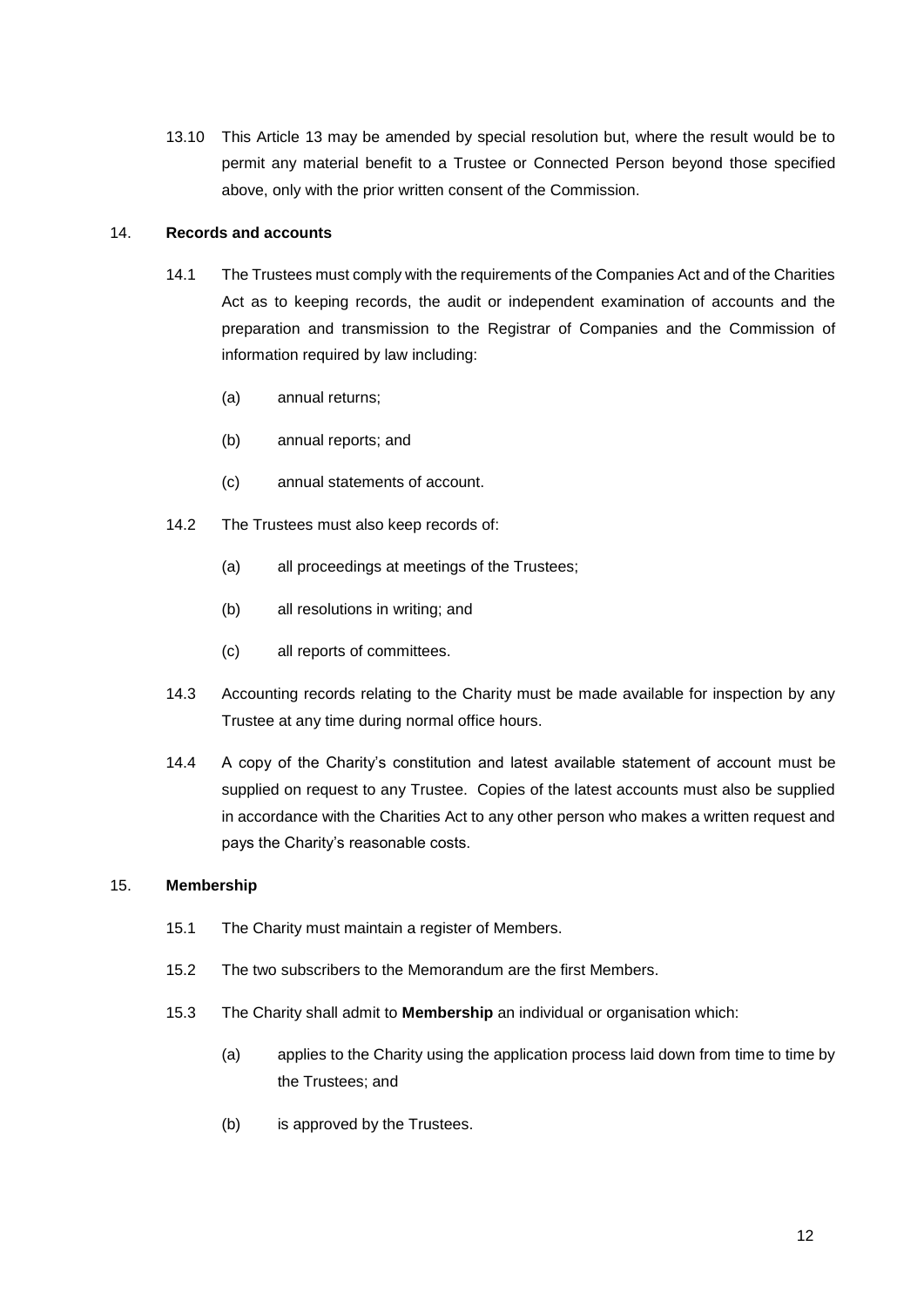- 15.4 The Trustees may establish different classes of Members and set out the different rights and obligations for each class.
- 15.5 Membership is not transferable.
- 15.6 "The following individuals shall be given the title of "Co-Founder of The Faraday Institution": Dr Ryan Bayliss, Professor Peter Bruce, Professor David Greenwood and Mr Stephen Heidari-Robinson. A Co-Founder shall not be a Member in that capacity unless they have been admitted to Membership under Articles 15.2 or 15.3".

#### 16. **General meetings**

- 16.1 Trustees in their capacity as Members are entitled to attend **general meetings** in person or by proxy (but only if the appointment of a proxy is in writing and notified to the Charity before the commencement of the meeting).
- 16.2 Subject to Article 16.12, general meetings are called on at least 14 and not more than 28 **clear days'** written notice indicating the business to be discussed and (if a special resolution is to be proposed) setting out the terms of the proposed special resolution.
- 16.3 A general meeting may be called by shorter notice if it is so agreed by a majority in number of Members having a right to attend and vote, being a majority together holding not less than 90% of the total voting rights at the meetings of all the Members.
- 16.4 There is a quorum at a general meeting if the number of Members present in person or by proxy is at least five.
- 16.5 The Chair shall chair general meetings. In the absence of the Chair or in the event of his or her unwillingness to act as chair, the Vice-Chair shall act as chair. In the event of his or her absence or unwillingness to act as chair, the Members shall appoint one or their number to chair the general meeting.
- 16.6 Except where otherwise provided by the **Articles** or the Companies Act, every issue before a general meeting is decided by **ordinary resolution**.
- 16.7 Every Member present in person or by proxy has one vote on each issue.
- 16.8 Except where otherwise provided by the Articles or the Companies Act, a **written resolution** (whether an ordinary or a special resolution) is as valid as an equivalent resolution passed at a general meeting. For this purpose, the written resolution may be set out in more than one document.
- 16.9 The Charity may (but need not) hold an **AGM** in any year.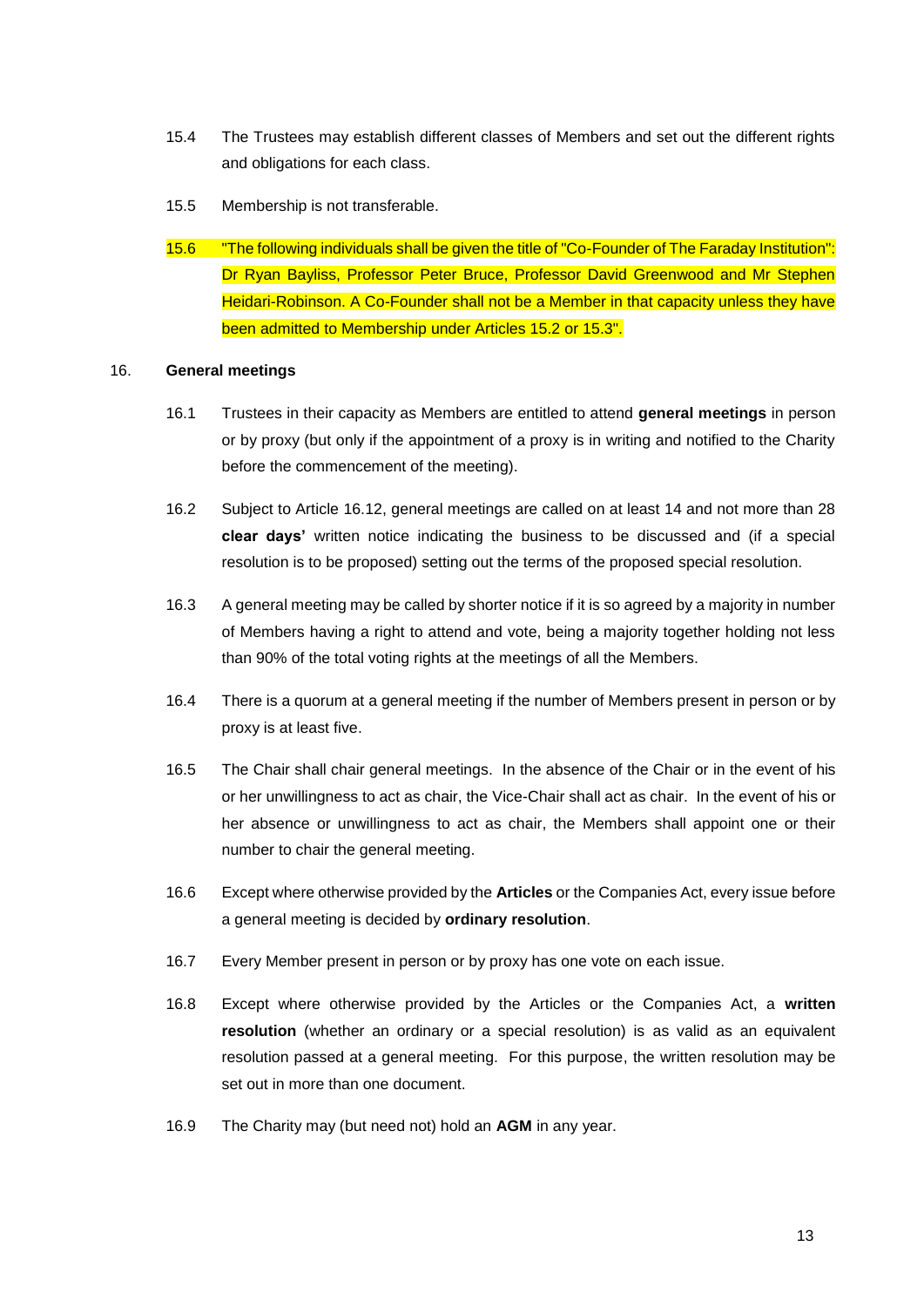- 16.10 Members must annually:
	- (a) receive the accounts of the Charity for the previous financial year;
	- (b) receive a written report on the Charity's activities;
	- (c) be informed of the retirement of those Trustees who wish to retire; and
	- (d) appoint reporting accountants or auditors for the Charity;
- 16.11 Members may also from time to time:
	- (a) confer on any individual (with his/her consent) any honorary title in respect of the Charity; and
	- (b) discuss and determine any issues of policy or deal with any other business put before them by the Trustees.
- 16.12 A general meeting may be called by the Trustees at any time and must be called within 21 clear days of a written request from one or more Trustees at least 10% of the Membership or (where no general meeting has been held within the last year) at least 5% of the Membership; to be held on a date not more than 28 clear days after the date of the notice convening the meeting.
- 16.13 A technical defect in the appointment of a Member of which the Members are unaware at the time does not invalidate a decision taken at a general meeting or a written resolution.

# 17. **Limited liability**

The liability of Members is limited.

## 18. **Guarantee**

Every Member promises, if the Charity is dissolved while he/she remains a Member or within one year after he/she ceases to be a member, to pay up to £10 towards:

- 18.1 payment of those debts and liabilities of the Charity incurred before he/she ceased to be a Member;
- 18.2 payment of the costs, charges and expenses of winding up; and
- 18.3 the adjustment of rights of contributors among themselves.

#### 19. **Communications**

19.1 Notices and other documents to be served on Members or Trustees under the Articles or the Companies Act may be served: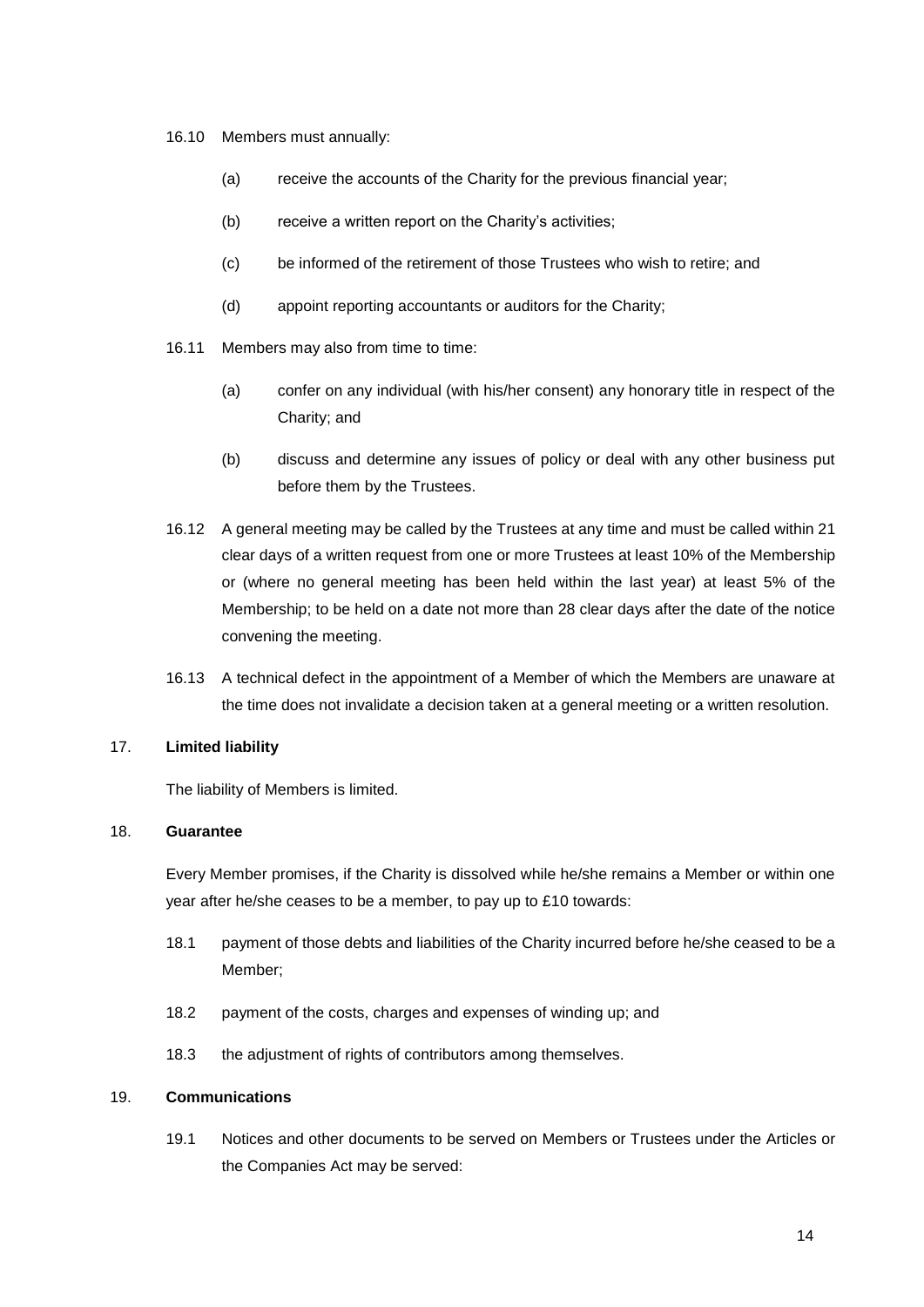- (a) by hand;
- (b) by post; or
- (c) by Electronic Means.
- 19.2 The only address at which a Member is entitled to receive notices sent by post is an address shown in the register of Members.
- 19.3 Any notice given in accordance with these Articles is to be treated for all purposes as having been received:
	- (a) 24 hours after being delivered by hand or sent by Electronic Means to the relevant address;
	- (b) two clear days after being sent by first class post to that address;
	- (c) three clear days after being sent by second class or overseas post to that address;
	- (d) immediately on being handed to the recipient personally; or, if earlier,
	- (e) as soon as the recipient acknowledges actual receipt.

## 20. **Dissolution**

- 20.1 If the Charity is dissolved, the assets (if any) remaining after providing for all its liabilities must be applied in one or more of the following ways:
	- (a) by transfer to one or more other bodies established for exclusively charitable purposes within, the same as or similar to the Objects;
	- (b) directly for the Objects or for charitable purposes which are within or similar to the Objects;
	- (c) in such other manner as the Commission approves in writing in advance.
- 20.2 A final report and statement of account must be sent to the Commission.
- 20.3 This Article 20 may be amended by special resolution but only with the prior written consent of the Commission.

# 21. **Interpretation**

- 21.1 The Articles are to be interpreted without reference to the model articles under the Companies Act, which do not apply to the Charity.
- 21.2 In the Articles, unless the context indicates another meaning: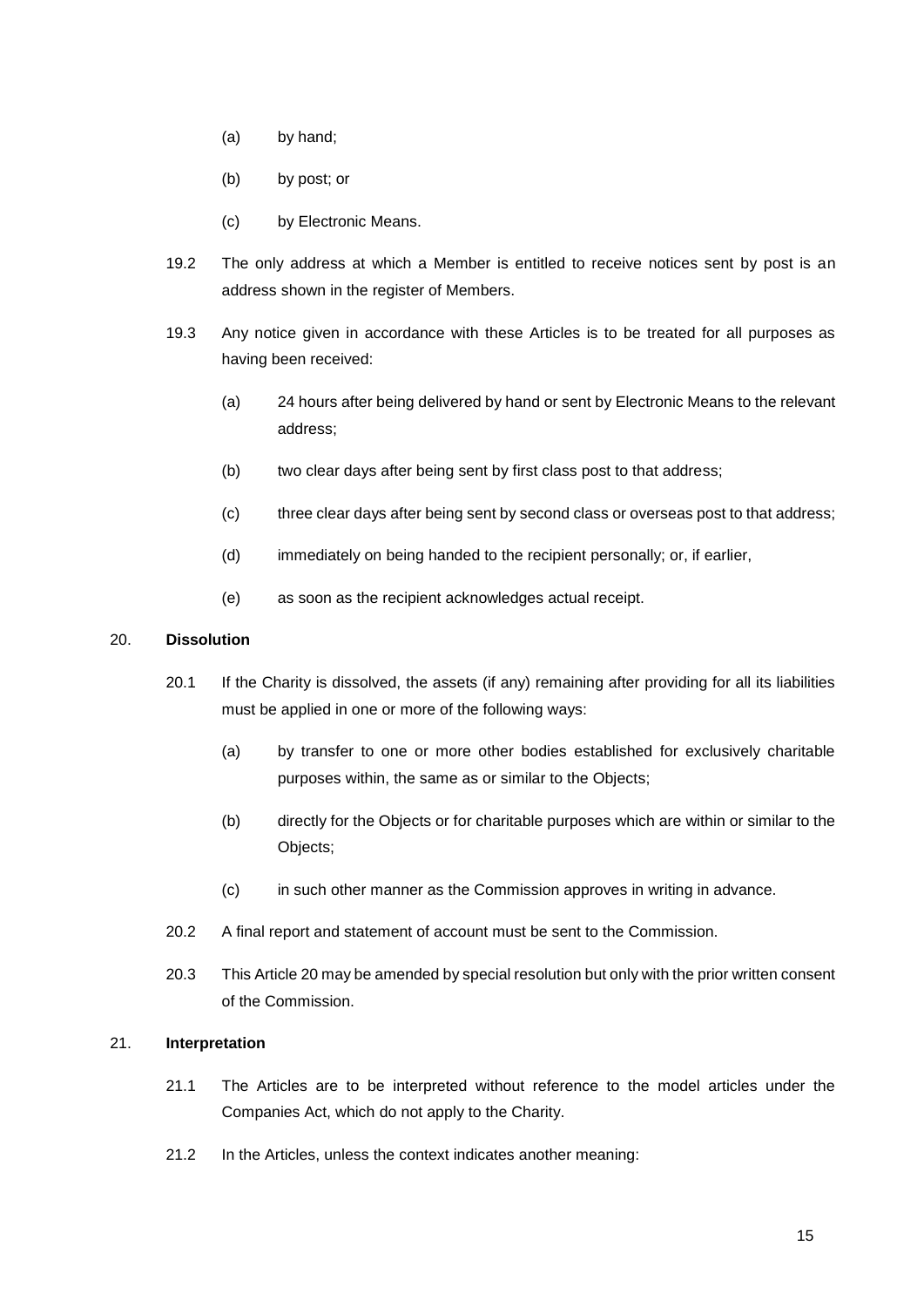| 'AGM'                        | means an annual general meeting of the Charity;                                                                                                                                                                                                                                                                                                                                                                              |
|------------------------------|------------------------------------------------------------------------------------------------------------------------------------------------------------------------------------------------------------------------------------------------------------------------------------------------------------------------------------------------------------------------------------------------------------------------------|
| 'Articles'                   | means the Charity's articles of association and 'Article' refers<br>to a particular article;                                                                                                                                                                                                                                                                                                                                 |
| 'Chair'                      | means the chair of the Trustees appointed pursuant to Article<br>6.5;                                                                                                                                                                                                                                                                                                                                                        |
| 'charitable'                 | means purposes that are exclusively charitable under the<br>laws of England and Wales;                                                                                                                                                                                                                                                                                                                                       |
| 'the Charities Act'          | means the Charities Acts 1992 and 2011;                                                                                                                                                                                                                                                                                                                                                                                      |
| 'Charity'                    | means the company governed by these Articles;                                                                                                                                                                                                                                                                                                                                                                                |
| 'charity trustee'            | has the meaning prescribed to it in the Charities Act;                                                                                                                                                                                                                                                                                                                                                                       |
| 'Chief Executive<br>Officer' | means the Charity's chief executive officer appointed<br>pursuant to Article 7.2 and having the role described in Article<br>8;                                                                                                                                                                                                                                                                                              |
| 'Chief Financial<br>Officer' | means the Charity's chief financial officer appointed pursuant<br>to Article 7.2 and having the role described in Article 8;                                                                                                                                                                                                                                                                                                 |
| 'clear day'                  | does not include the day on which notice is given or the day<br>of the meeting or other event;                                                                                                                                                                                                                                                                                                                               |
| 'the Commission'             | means the Charity Commission for England and Wales or any<br>body which replaces it;                                                                                                                                                                                                                                                                                                                                         |
| 'the Companies Act'          | means the Companies Act 2006;                                                                                                                                                                                                                                                                                                                                                                                                |
| 'Conflicted Trustee'         | means a Trustee in respect of whom a conflict of interest<br>arises or may reasonably arise because the Conflicted<br>Trustee or a Connected Person is receiving or stands to<br>receive a benefit (other than payment of a premium for<br>indemnity insurance) from the Charity, or has some separate<br>interest or duty in a matter to be decided, or in relation to<br>information which is confidential to the Charity; |
| 'Connected'                  | as defined in sections 252 and 254 of the Companies Act;                                                                                                                                                                                                                                                                                                                                                                     |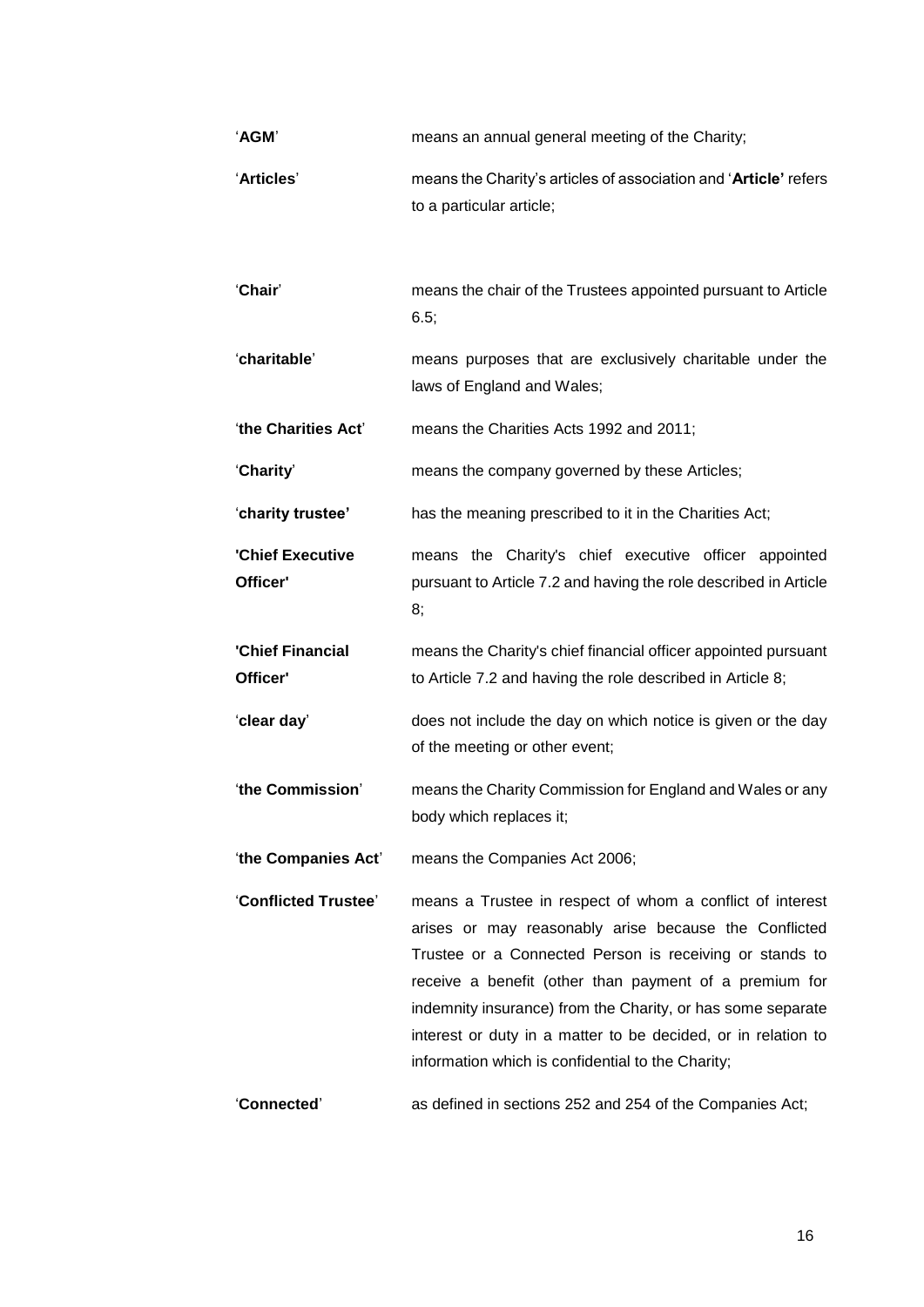- '**Connected Person**' means, in relation to a Trustee, a person with whom the Trustee shares a common interest such that he/she may reasonably be regarded as benefiting directly or indirectly from any material benefit received by that person, being either a member of the Trustee's family or household or a person or body who is a business associate of the Trustee or other person with whom the Trustee is connected, and (for the avoidance of doubt) does not include a company with which the Trustee's only connection is an interest consisting of no more than 1% of the voting rights;
- '**constitution**' means the Memorandum and the Articles and any special resolutions relating to them;
- '**Custodian**' means a person or body who undertakes safe custody of assets or documents or records relating to them;
- '**Electronic Means**' refers to communications addressed to specified individuals by telephone, fax or email or, in relation to meetings, by telephone conference call or video conference;
- **'Expert Panel'** means the Charity's expert panel appointed pursuant to Article 7.2 and having the functions set out in Article 12;
- '**Financial Expert**' means an individual, company or firm who is authorised to give investment advice under the Financial Services and Markets Act 2000;
- '**financial year**' means the Charity's financial year;
- **'general meeting'** means a meeting of the Members;
- '**indemnity insurance**' means insurance against personal liability incurred by any Trustee or other officer (other than any person engaged by the Charity as auditor) for an act or omission which is or is alleged to be a breach of trust or breach of duty, unless the act or omission amounts to a criminal offence or the Trustee concerned knew that, or was reckless whether, the act or omission was a breach of trust or breach of duty;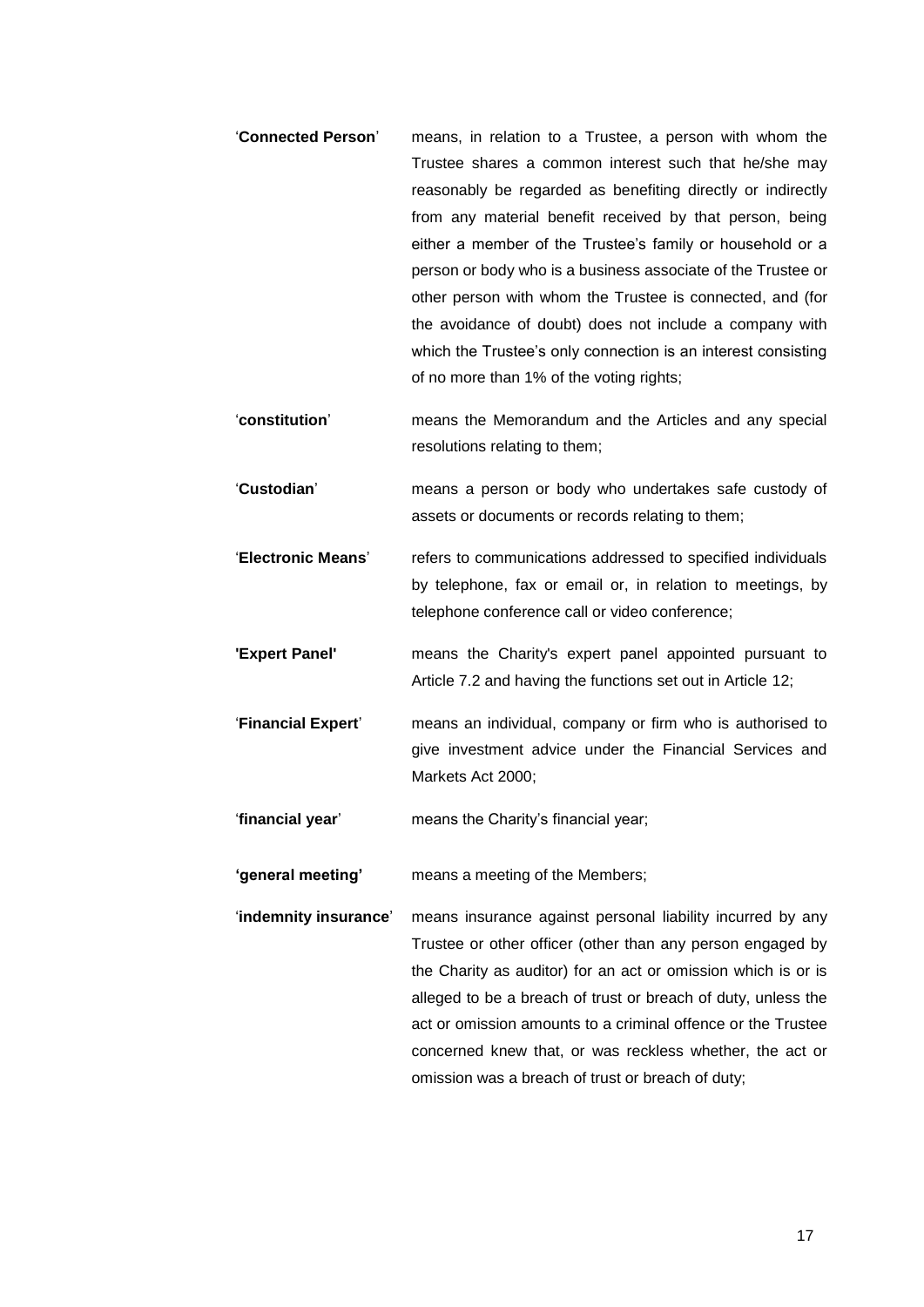| 'material benefit'             | means a benefit, direct or indirect, which may not be financial<br>but has a monetary value;                                                                                                                                                                                                                                              |
|--------------------------------|-------------------------------------------------------------------------------------------------------------------------------------------------------------------------------------------------------------------------------------------------------------------------------------------------------------------------------------------|
| 'Member' and<br>'Membership'   | refer to company membership of the Charity;                                                                                                                                                                                                                                                                                               |
| 'Memorandum'                   | means the Charity's Memorandum of Association;                                                                                                                                                                                                                                                                                            |
| 'nominee company'              | means a corporate body registered or having an established<br>place of business in England and Wales which holds title to<br>property for another;                                                                                                                                                                                        |
| 'Objects'                      | means the objects of the Charity as set out in Article 3;                                                                                                                                                                                                                                                                                 |
| 'ordinary resolution'          | means a resolution agreed by a simple majority of the<br>Members present and voting at a general meeting or in the<br>case of a written resolution by Members who together hold a<br>simple majority of the voting power;                                                                                                                 |
| 'Research Project'             | means a research project of the Charity;                                                                                                                                                                                                                                                                                                  |
| 'Secretary'                    | means a company secretary;                                                                                                                                                                                                                                                                                                                |
| 'Social Impact<br>Investments' | mean any use of the Charity's funds by which the Charity<br>seeks both to further the Objects and achieve a financial<br>benefit for the Charity (including programme-related<br>investments)                                                                                                                                             |
| 'special resolution'           | means a resolution of which at least 14 days' notice has been<br>given agreed by a 75% majority of the Members present and<br>voting at a general meeting or in the case of a written<br>resolution by Members who together hold 75% of the voting<br>power;                                                                              |
| 'Taxable Trading'              | means carrying on a trade or business on a continuing basis<br>which is for the principal purpose of raising funds rather than<br>for the purpose of actually carrying out the Objects, unless<br>the income of the Charity from that trade or business is<br>exempt from tax by reason of any legislation from time to time<br>in force; |
| 'Trustee'                      | means a director of the Charity and 'Trustees' means the<br>directors;                                                                                                                                                                                                                                                                    |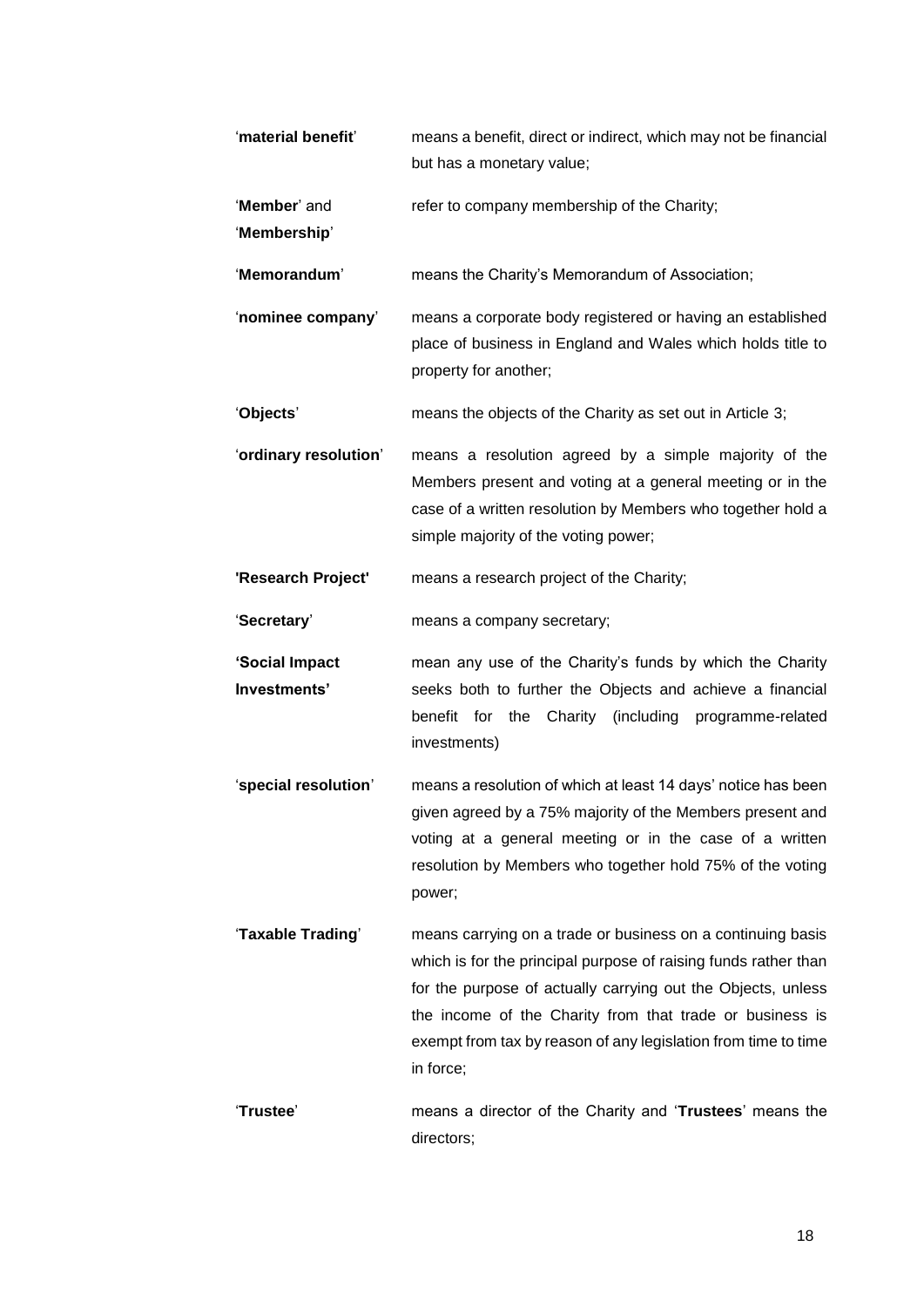| 'Vice-Chair'              | means the vice-chair of the Trustees appointed pursuant to<br>Article 6.5:                                                         |
|---------------------------|------------------------------------------------------------------------------------------------------------------------------------|
| 'written' or 'in writing' | refers to a legible document on paper or a document sent by<br>Electronic Means which is capable of being printed out on<br>paper; |
| 'written resolution'      | refers to an ordinary or a special resolution which is in writing;<br>and                                                          |
| ʻyear'                    | means calendar year.                                                                                                               |

- 21.3 In these Articles, unless the context indicates another meaning:
	- (a) expressions not otherwise defined which are defined in the Companies Act have the same meaning;
	- (b) references to an Act of Parliament are to that Act as amended or re-enacted from time to time and to any subordinate legislation made under it;
	- (c) use of the singular includes the plural and vice versa; and
	- (d) use of any gender includes the other genders.